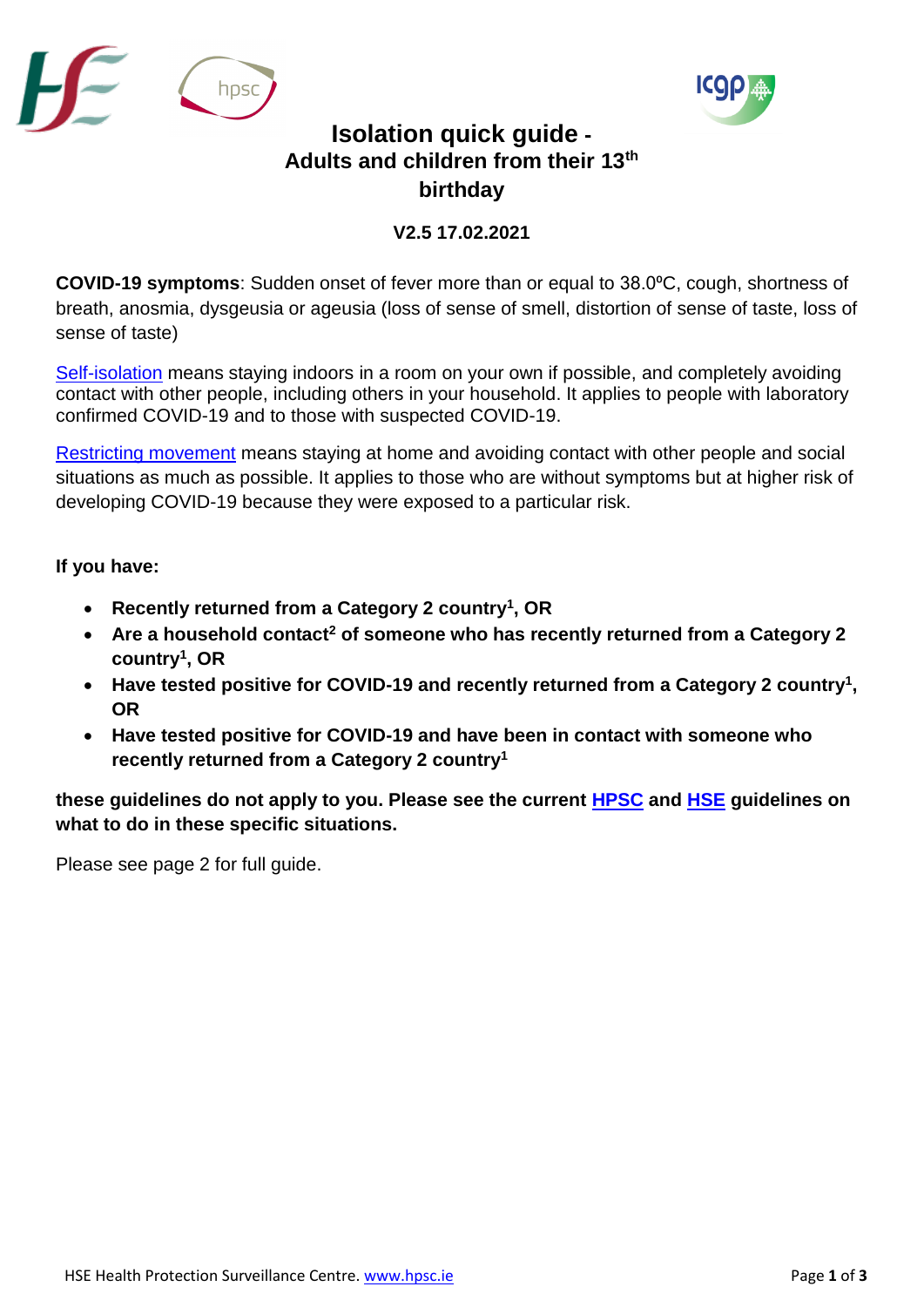|                | <b>Condition</b>                                                                                                                                                                                               | <b>Person</b>                                                                                                                                                                                                                                                                                                                                                                                                                                                                                                                                                                          | <b>Others</b>                                                                                                                                                                                                                                                                                       |
|----------------|----------------------------------------------------------------------------------------------------------------------------------------------------------------------------------------------------------------|----------------------------------------------------------------------------------------------------------------------------------------------------------------------------------------------------------------------------------------------------------------------------------------------------------------------------------------------------------------------------------------------------------------------------------------------------------------------------------------------------------------------------------------------------------------------------------------|-----------------------------------------------------------------------------------------------------------------------------------------------------------------------------------------------------------------------------------------------------------------------------------------------------|
|                | Laboratory confirmed COVID-19                                                                                                                                                                                  | Self-isolate for 10 days from onset of<br>symptoms with last 5 days without a fever<br>(If asymptomatic, 10 days from date of test)                                                                                                                                                                                                                                                                                                                                                                                                                                                    | Close contacts restrict<br>movements for 14 days<br>after last contact with<br>case <sup>3</sup> , and test on Day 0<br>and Day 10. End<br>restricted movements if<br>asymptomatic and Day<br>10 test result "not<br>detected"                                                                      |
| $\overline{2}$ | COVID-19 symptoms awaiting test or<br>test result (includes patients with<br>samples reported as<br>indeterminate/invalid until repeat test is<br>available or COVID-19 has been excluded<br>on other grounds) | Self-isolate, including from household<br>members, pending test result                                                                                                                                                                                                                                                                                                                                                                                                                                                                                                                 | Household contacts <sup>2</sup><br>restrict movements<br>pending test<br>results/exclusion of<br>COVID-19 diagnosis                                                                                                                                                                                 |
| 3              | COVID-19 symptoms, test result "Not<br>Detected"                                                                                                                                                               | Follow medical advice. Self-isolate until 48<br>hours symptom free. Continue to limit<br>contact with household members to limit<br>spread of viral symptoms                                                                                                                                                                                                                                                                                                                                                                                                                           | Restrictions no longer<br>needed                                                                                                                                                                                                                                                                    |
| 4              | Some medical symptoms that may be<br>COVID-19 related and awaiting medical<br>assessment that day to determine if<br>testing is required                                                                       | Self-isolate pending assessment                                                                                                                                                                                                                                                                                                                                                                                                                                                                                                                                                        | No restrictions until<br>medical assessment<br>determines that COVID-<br>19 testing is required. If<br>yes, restrict movements<br>pending test results                                                                                                                                              |
| 5              | No symptoms. Close contact of<br>confirmed case                                                                                                                                                                | Restrict movements for 14 days, and test on<br>Day 0 and Day 10. End restricted movements<br>if asymptomatic and Day 10 test result 'not<br>detected'.<br>If case from a Category 2 country <sup>1</sup> , self-<br>isolate for 14 days and arrange for COVID-19<br>test with GP. Continue enhanced precautions<br>for 1 week after self-isolation period ends.<br>See<br>https://www2.hse.ie/conditions/coronavirus/<br>recently-arrived-into-ireland.html for more<br>information.                                                                                                   | No restrictions unless<br>case from a Category 2<br>country <sup>1</sup> . If case from a<br>Category 2 country <sup>1</sup> ,<br>then household<br>contacts <sup>2</sup> of close<br>contact must restrict<br>movements for 14 days.<br>No testing of household<br>contacts <sup>2</sup> required. |
| 6              | Minor respiratory symptoms, no COVID-<br>19 symptoms (see top of page)<br><b>AND</b><br>close contact of confirmed case OR<br>travel from region not on Green Region <sup>4</sup><br>list                      | Assessment +/- testing advised. Self-isolate<br>pending assessment of symptoms.<br>N.B. Movements should be restricted for 14<br>days due to close contact/travel from non-<br>Green Region <sup>4</sup> . In certain instances, the<br>duration of restricted movement for travel<br>can be reduced. See link <sup>4</sup> below for more<br>detail.<br>If close contact, test on Day 0 and Day 10. End<br>restricted movements if asymptomatic and<br>Day 10 test result 'not detected.<br>If close contact of a case from a Category 2<br>country <sup>1</sup> , see point 5 above. | Household contacts <sup>2</sup><br>restrict movements<br>pending assessment.                                                                                                                                                                                                                        |
|                | Minor respiratory symptoms, no COVID-<br>19 symptoms (see top of page)<br><b>AND</b><br>not a contact OR no history of travel                                                                                  | Remain at home and self-isolate until 48<br>hours after resolution of all symptoms                                                                                                                                                                                                                                                                                                                                                                                                                                                                                                     | No restrictions                                                                                                                                                                                                                                                                                     |
| 8              | Travel from country not on Green<br>Region list <sup>4</sup>                                                                                                                                                   | Restrict movements for 14 days. In certain<br>instances, the duration of restricted<br>movement for travel can be reduced. See<br>link <sup>4</sup> below for more detail. If symptoms<br>develop, self-isolate and test for COVID-19<br>(See point 6).                                                                                                                                                                                                                                                                                                                                | No restrictions unless<br>the person who has<br>returned develops<br>symptoms.                                                                                                                                                                                                                      |